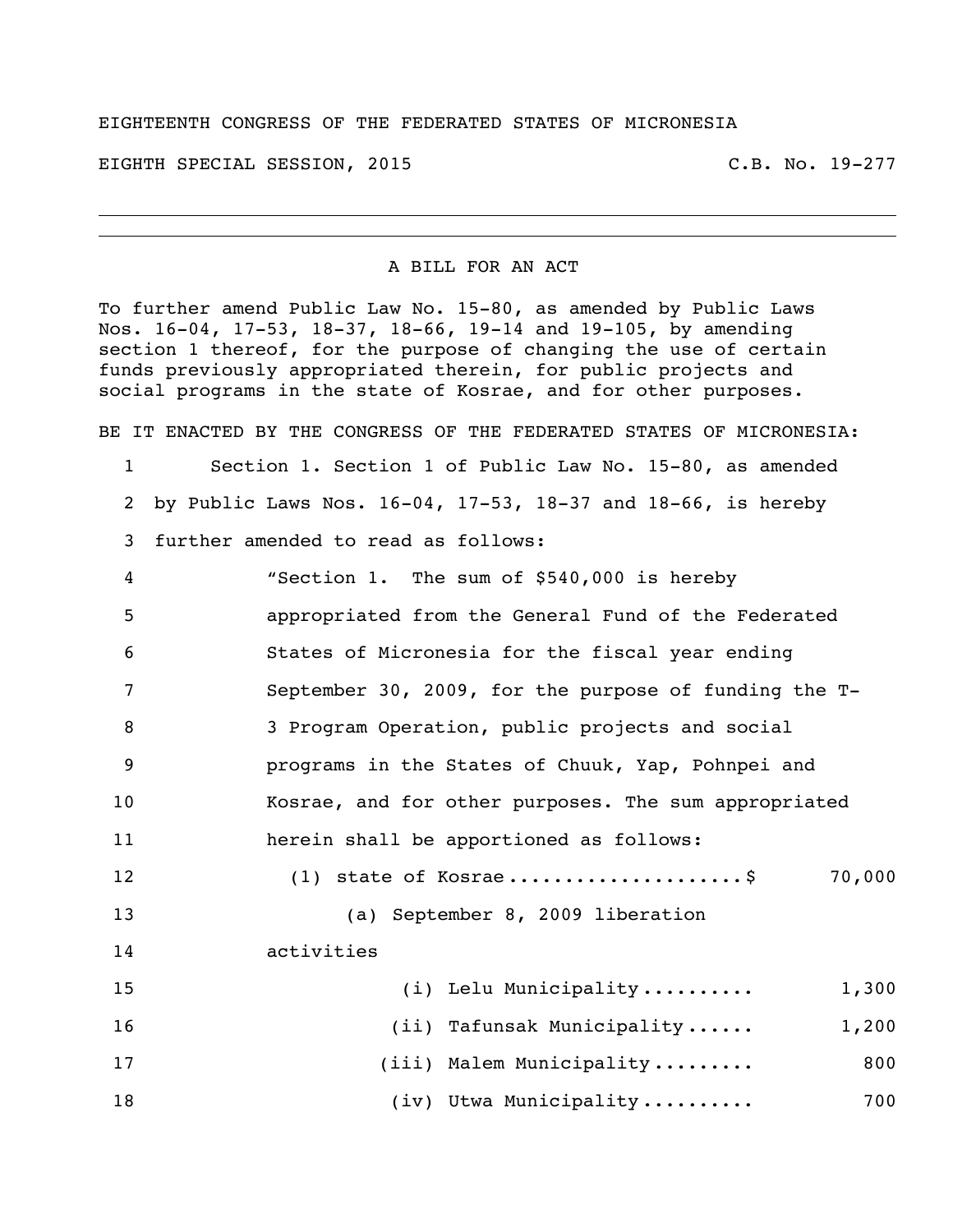| $\mathbf{1}$ | (b) Kosrae Public Auditor contractual          |        |
|--------------|------------------------------------------------|--------|
| 2            |                                                | 5,000  |
| 3            | (c) Senior citizens: [building renovation]     |        |
| 4            | (i) Lelu senior citizens                       | 5,000  |
| 5            | (ii) Tafunsak senior citizens (land            |        |
| 6            | acquisition and purchase of building materials | 5,000  |
| 7            | (iii) Malem senior citizens                    | 5,000  |
| 8            | $(iv)$ Utwa senior citizens                    | 5,000  |
| 9            | (d) Aquaculture exportation costs              | 6,000  |
| 10           | (e) Kosrae Senior Citizens subsidies           |        |
| 11           | (i) Lelu senior citizens                       | 1,000  |
| 12           | (ii) Tafunsak senior citizens                  | 1,000  |
| 13           | (iii) Malem senior citizens                    | 1,000  |
| 14           | (iv) Utwa senior citizens                      | 1,000  |
| 15           | (v) Walung senior citizens                     | 1,000  |
| 16           | (f) Kosrae High School                         |        |
| 17           | lunch program                                  | 18,000 |
| 18           | (g) Kosrae Women Association                   |        |
| 19           | (i) Lelu Women Association                     | 1,000  |
| 20           | (ii) Tafunsak Women Association.               | 1,000  |
| 21           | (iii) Malem Women Association                  | 1,000  |
| 22           | (iv) Utwa Women Association                    | 1,000  |
| 23           | (v) Walung Women Association                   | 1,000  |
| 24           | (h) Medical referrals for                      |        |
| 25           | non-insured and non-employed Kosraeans,        |        |

 $\sim$   $\sim$   $\sim$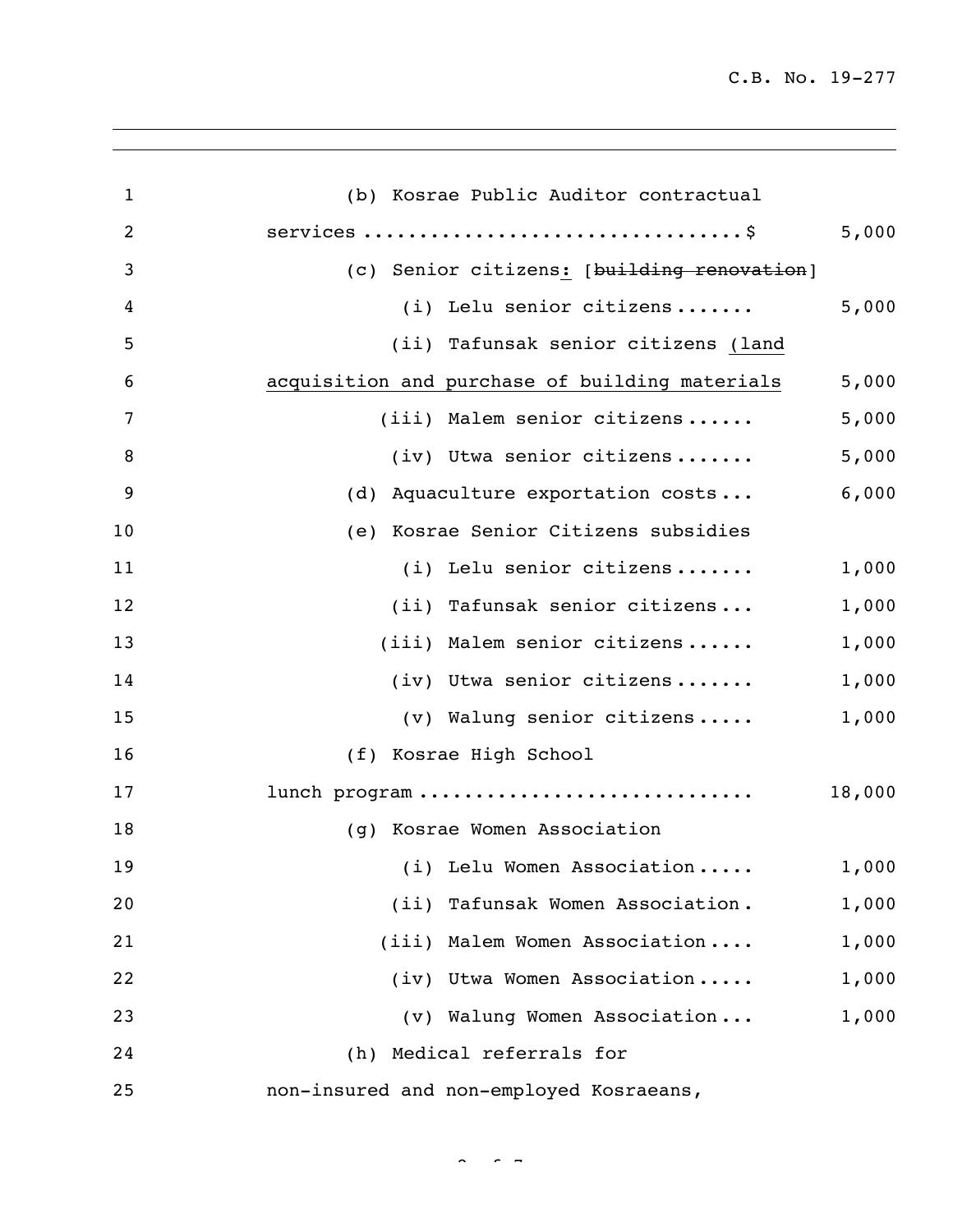| $\mathbf 1$    | PROVIDED THAT; reprogramming of this funding     |        |
|----------------|--------------------------------------------------|--------|
| $\overline{c}$ |                                                  | 5,000  |
| 3              | (i) Equipment for Kosrae State                   |        |
| 4              | Broadcast Station                                | 2,000  |
| 5              |                                                  | 70,000 |
| 6              | (a) Yap Women Associations supplement/           |        |
| 7              | matching                                         | 10,000 |
| 8              | (b) Falalop, Ulithi community projects           |        |
| 9              | (water catchment, men's house, community center, |        |
| 10             | renovation/repair & freight costs)               | 13,000 |
| 11             | (c) PHI THETA KAPPA honor society                |        |
| 12             | (i) Registration fees                            | 1,745  |
| 13             | (ii) Airfare                                     |        |
| 14             | (Pohnpei to Honolulu, Hawaii)  5,255             |        |
| 15             | (d) Scholarship program for full time            |        |
| 16             | Yapese students in post secondary education      |        |
| 17             | who maintain a 3.5 GPA                           | 40,000 |
| 18             | $(3)$ state of Pohnpei 140,000                   |        |
| 19             | (a) Student's needs and financial                |        |
| 20             | assistance                                       | 10,000 |
| 21             | (b) Election District No. 1                      |        |
| 22             | (i) Pakin transportation needs.                  | 5,000  |
| 23             | (ii) Project Management                          | 26,000 |
| 24             | (iii) Matching for Roie retaining                |        |
| 25             |                                                  | 4,000  |

 $\sim$   $\sim$   $\sim$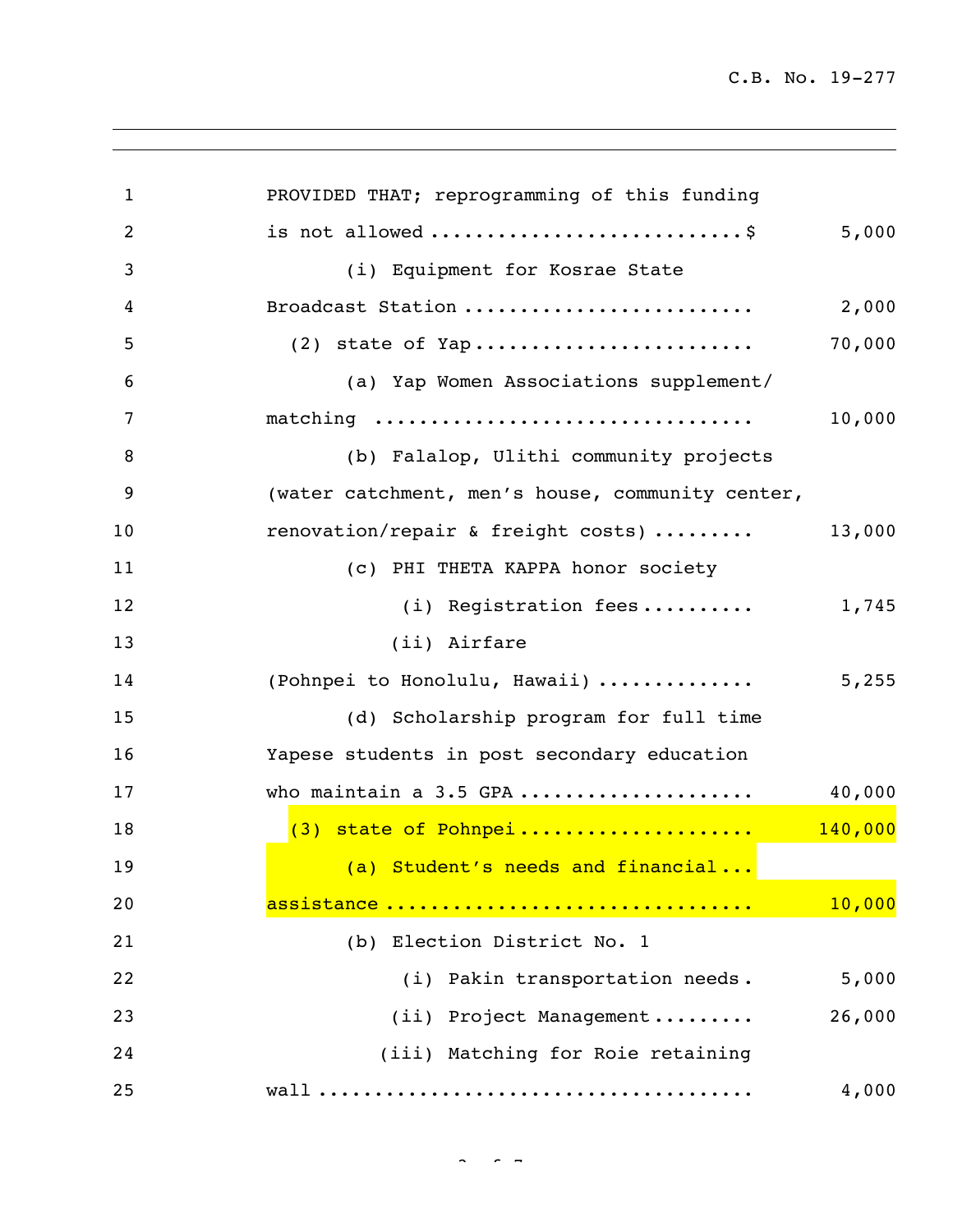| $\mathbf{1}$ | (c) Election District No. 2        |         |
|--------------|------------------------------------|---------|
| 2            | (i) Madolenihmw Municipal          |         |
| 3            | Government management training  \$ | 5,000   |
| 4            | (ii) Edienleng water system        | 8,000   |
| 5            | (iii) Kitti Fisherman's wharf      | $-0-$   |
| 6            | (iv) Election District No. 2       |         |
| 7            | secondary road improvement         | 12,000  |
| 8            | (v) Funding for participants       |         |
| 9            | to PIPPA & PEC conferences         | 10,000  |
| 10           | (vi) Water Delivery Services       | 25,000  |
| 11           | (d) Election District No. 3        |         |
| 12           | (i) Nett School Sports             |         |
| 13           | complex matching                   | 12,000  |
| 14           | (ii) U Municipal government        |         |
| 15           |                                    | 7,000   |
| 16           | (iii) Pingelap Municipal           |         |
| 17           | government subsidy                 | 5,000   |
| 18           | (iv) Mwoakiloa Municipal           |         |
| 19           | government subsidy                 | 5,000   |
| 20           | (v) ED $#3$ operation              | 2,000   |
| 21           | (vi) Youth activities and          |         |
| 22           | musical instruments                | 4,000   |
| 23           | (4) state of Chuuk                 | 260,000 |
| 24           | (a) Chuuk At Large                 |         |
| 25           | (i) Public Facilities repairs,     |         |

 $4 - 7 - 7$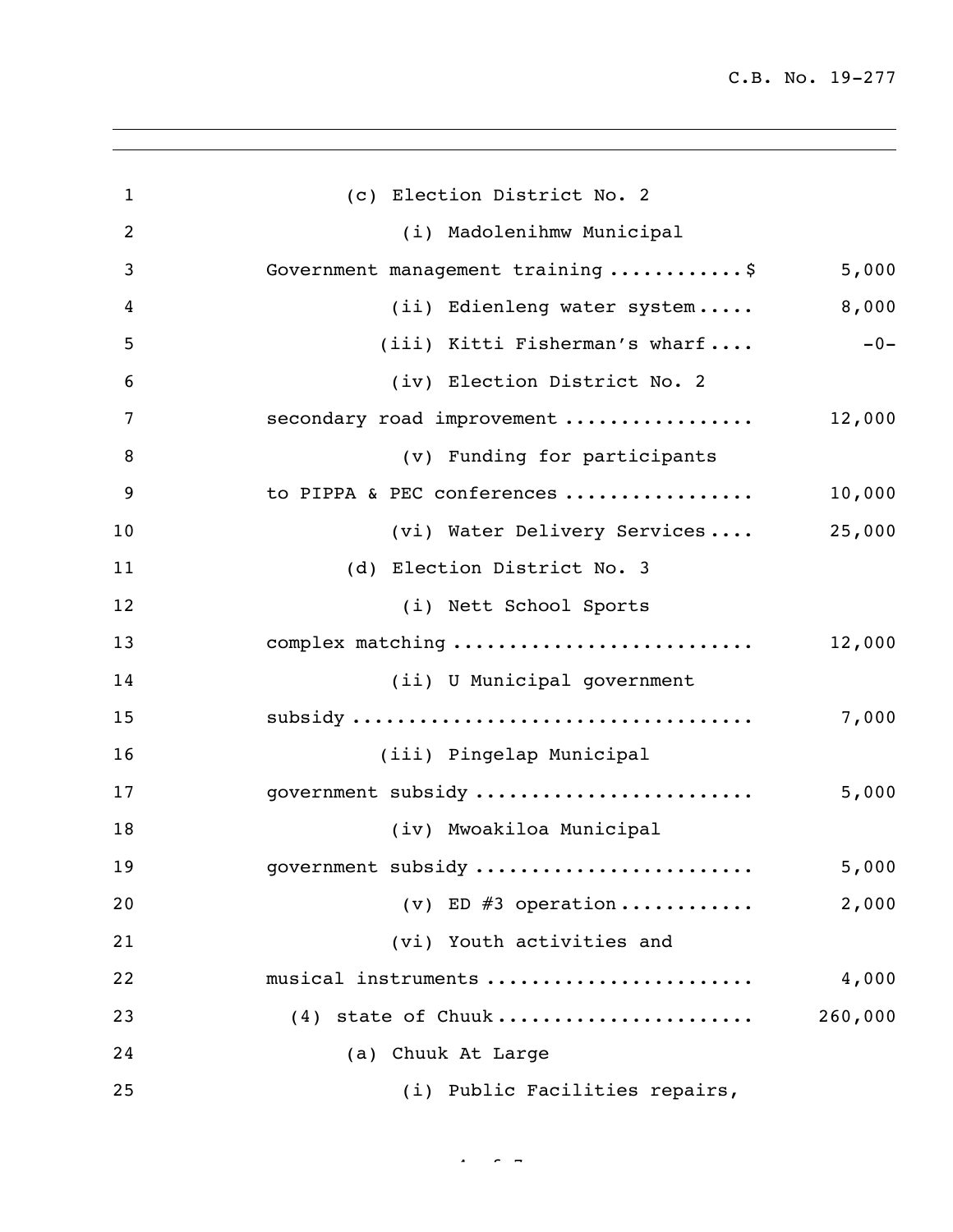| $\mathbf{1}$   | construction and improvement projects  \$ | 7,000  |
|----------------|-------------------------------------------|--------|
| $\overline{2}$ | (ii) Low-income housing subsidy.          | 7,000  |
| 3              | (iii) Multipurpose building repair        |        |
| 4              | and renovation                            | 3,000  |
| 5              | $(iv)$ At-Large operation                 | 5,000  |
| 6              | (v) Moch Municipal                        |        |
| 7              | Government subsidy                        | 1,500  |
| 8              | (vi) Satowan Municipal                    |        |
| 9              | Government subsidy                        | 1,500  |
| 10             | (vii) Fishing projects                    |        |
| 11             | (gear and equipment purchase)             | 20,000 |
| 12             | (b) Election District No. 1               |        |
| 13             | (i) Leadership Travel                     | 12,000 |
| 14             | (ii) Student's Financial                  |        |
| 15             | Assistance                                | 3,000  |
| 16             | (iii) Community Centers Renovation        | 10,000 |
| 17             | (iv) Youth Activities &                   |        |
| 18             | musical instruments                       | 4,000  |
| 19             | (v) Election District No. 1               |        |
| 20             | contractual services & operation          | 6,000  |
| 21             | (c) Election District No. 2               |        |
| 22             | (i) Sewing project                        | 6,500  |
| 23             | (ii) Northern Namoneas                    |        |
| 24             | Development Authority (NDDA) Operation    | 10,000 |
| 25             | (iii) Leadership travel/                  |        |

 $\sim$   $\sim$   $\sim$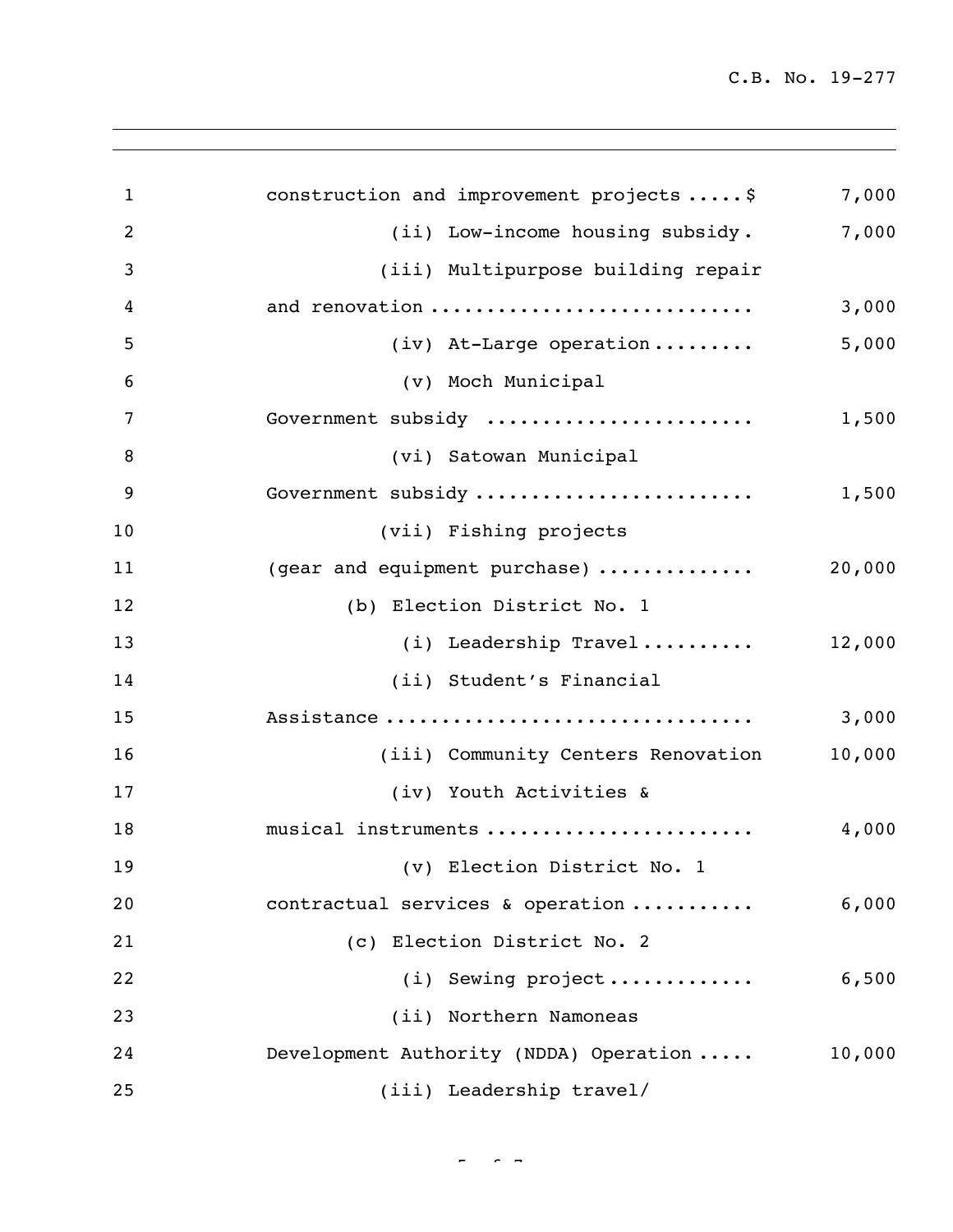| $\mathbf{1}$   | patient referral \$              | 7,216  |
|----------------|----------------------------------|--------|
| $\overline{2}$ | (iv) Fishing project             | 1,284  |
| 3              | (d) Election District No. 3      |        |
| 4              | (i) ED #3 Municipalities         |        |
| 5              | subsidies                        | 3,705  |
| 6              | (ii) Fishing projects            |        |
| 7              | a) Nukanap Fishing Group.        | 3,100  |
| 8              | b) Nekupach Fishing Group        | 2,939  |
| 9              | c) Fanemouch Fishing Group       | 3,100  |
| 10             | d) Nemon Fishing Group           | 3,100  |
| 11             | e) Sewing Project                | 6,456  |
| 12             | (iii) ED #3 Operation            | 12,600 |
| 13             | (e) Election District No. 4      |        |
| 14             | (i) Election District No. 4      |        |
| 15             | Operation                        | 15,000 |
| 16             | (ii) Tolensom Municipal subsidy. | 10,000 |
| 17             | (iii) Wolep Road improvement     |        |
| 18             | & beautification                 | $-0-$  |
| 19             | (iv) Low-income housing subsidy. | 5,000  |
| 20             | (v) Youth activities & program.  | 5,000  |
| 21             | (f) Election District No. 5      |        |
| 22             | $(i)$ POL & Charter              | 8,000  |
| 23             | (ii) Transport of remains and    |        |
| 24             | other related costs              | 8,000  |
| 25             | (iii) Election District No. 5    |        |

 $\sigma = \sigma$